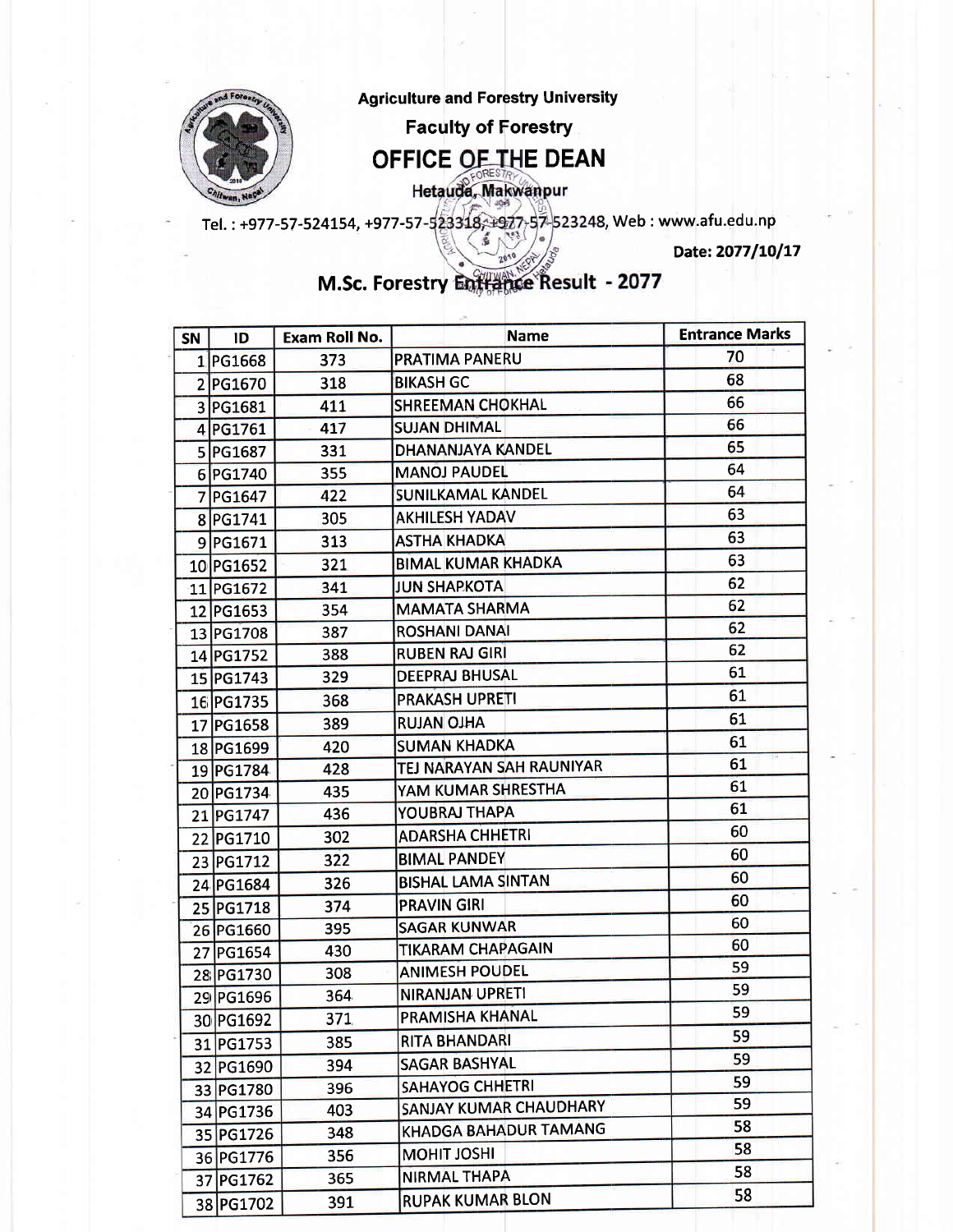

Date: 2077/10/17

CHITWAN. NF M.Sc. Forestry Entrance Result - 2077

| SN | ID        | Exam Roll No. | <b>Name</b>                | <b>Entrance Marks</b> |
|----|-----------|---------------|----------------------------|-----------------------|
|    | 39 PG1675 | 408           | <b>SARASWATI NEPALI</b>    | 58                    |
|    | 40 PG1664 | 412           | <b>SIRJANA ADHIKARI</b>    | 58                    |
|    | 41 PG1766 | 434           | YADAV PRASAD SAPKOTA       | 58                    |
|    | 42 PG1648 | 306           | <b>AMIT CHAUDHARY</b>      | 57                    |
|    | 43 PG1674 | 316           | <b>BARSHA LAMA</b>         | 57                    |
|    | 44 PG1707 | 336           | <b>GAGAN BAHADUR BUDHA</b> | 57                    |
|    | 45 PG1746 | 380           | <b>RAMA GYAWALI</b>        | 57                    |
|    | 46 PG1714 | 301           | <b>AASTHA THAPA</b>        | 56                    |
|    | 47 PG1686 | 314           | <b>BADRI VINOD DAHAL</b>   | 56                    |
|    | 48 PG1719 | 328           | <b>CHUMAN THAKUR</b>       | 56                    |
|    | 49 PG1782 | 350           | <b>LAXMI PAUDEL</b>        | 56                    |
|    | 50 PG1655 | 377           | RAKSHANDA SEDHAIN          | 56                    |
|    | 51 PG1651 | 397           | <b>SAMEER PUN</b>          | 56                    |
|    | 52 PG1732 | 340           | <b>JEEWAN SINGH</b>        | 55                    |
|    | 53 PG1666 | 372           | <b>PRASHANT ROKKA</b>      | 55                    |
|    | 54 PG1669 | 384           | <b>RIPESH KHAREL</b>       | 55                    |
|    | 55 PG1716 | 310           | <b>ANJILA LAMICHHANE</b>   | 54                    |
|    | 56 PG1749 | 358           | <b>MOTIRAM PAUDEL</b>      | 54                    |
|    | 57 PG1739 | 362           | <b>NAVANEET MISHRA</b>     | 54                    |
|    | 58 PG1744 | 390           | <b>RUPAK KHATRI</b>        | 54                    |
|    | 59 PG1760 | 409           | <b>SHISHU RAJ JHA</b>      | 54                    |
|    | 60 PG1683 | 427           | <b>SUSMITA TIMALSENA</b>   | 54                    |
|    | 61 PG1777 | 363           | <b>NIMESH POKHREL</b>      | 53                    |
|    | 62 PG1745 | 367           | <b>OM KANT BHATTARAI</b>   | 53                    |
|    | 63 PG1756 | 378           | RAKSHYA LAMICHHANE         | 53                    |
|    | 64 PG1698 | 381           | <b>RAMESH BHANDARI</b>     | 53                    |
|    | 65 PG1742 | 404           | <b>SANJAYA THAPA</b>       | 53                    |
|    | 66 PG1661 | 421           | <b>SUMANA CHHETRI</b>      | 53                    |
|    | 67 PG1715 | 315           | <b>BANDANA SUBEDI</b>      | 52                    |
|    | 68 PG1721 | 323           | <b>BINITA LUITEL</b>       | 52                    |
|    | 69 PG1769 | 359           | <b>NABIN PANDEY</b>        | 52                    |
|    | 70 PG1662 | 401           | SANDHYA-SHRESTHA           | 52                    |
|    | 71 PG1697 | 402           | <b>SANGITA BASHYAL</b>     | 52                    |
|    | 72 PG1688 | 425           | <b>SUSAN DAHAL</b>         | 52                    |
|    | 73 PG1693 | 303           | <b>AJA RAWAL</b>           | 51                    |
|    | 74 PG1649 | 307           | <b>ANIL KUMAR MAHATO</b>   | 51                    |
|    | 75 PG1677 | 324           | <b>BIPIN BHATTARAI</b>     | 51                    |
|    | 76 PG1771 | 330           | <b>DEVENDRA DHAKAL</b>     | 51                    |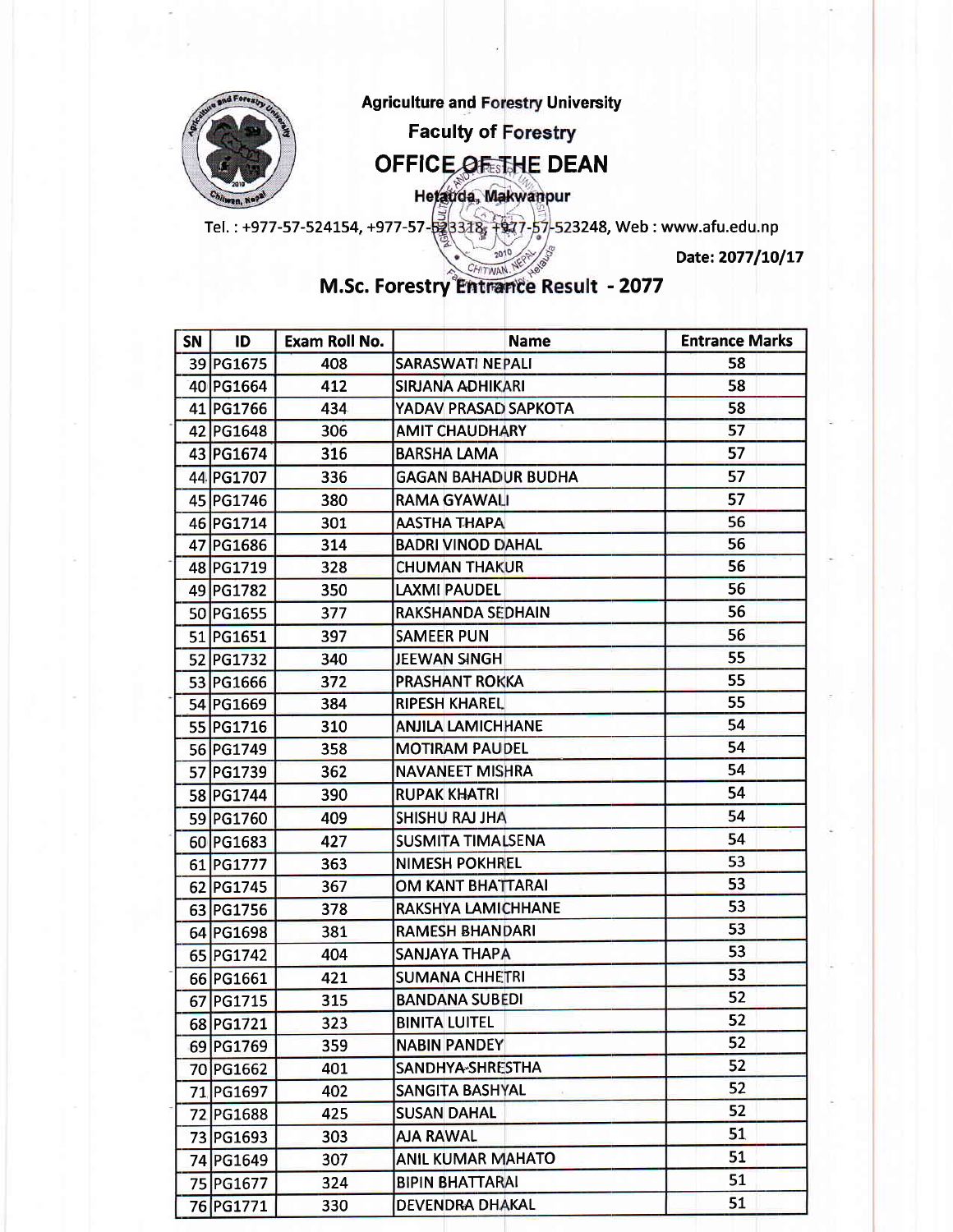

M.Sc. Forestry Entrance Result - 2077

| <b>SN</b> | ID         | Exam Roll No. | <b>Name</b>                | <b>Entrance Marks</b> |
|-----------|------------|---------------|----------------------------|-----------------------|
|           | 77 PG1691  | 352           | <b>MADAN POUDEL</b>        | 51                    |
|           | 78 PG1678  | 376           | <b>RADHIKA OJHA</b>        | 51                    |
|           | 79 PG1758  | 382           | <b>RAMESH DULAL</b>        | 51                    |
|           | 80 PG1754  | 399           | <b>SANDESH GHIMIRE</b>     | 51                    |
|           | 81 PG1705  | 431           | <b>UJJAWAL YADAV</b>       | 51                    |
|           | 82 PG1738  | 337           | <b>GOMA OLI</b>            | 50                    |
|           | 83 PG1659  | 343           | KALPANA UPADHAYAYA         | 50                    |
|           | 84 PG1751  | 379           | RAM DHYAN KUMAR SHAH       | 50                    |
|           | 85 PG1679  | 418           | <b>SUJATA BHATTARAI</b>    | 50                    |
|           | 86 PG1731  | 309           | <b>ANISHA BIDARI</b>       | 49                    |
|           | 87 PG1775  | 345           | <b>KAMAL BUDHA</b>         | 49                    |
|           | 88 PG1774  | 369           | <b>PRAMILA PAUDEL</b>      | 49                    |
|           | 89 PG1786  | 375           | <b>PUJAN CHALISE</b>       | 49                    |
|           | 90 PG1676  | 383           | <b>RAMESH THAKUR</b>       | 49                    |
|           | 91 PG1711  | 386           | <b>ROHIT ADHIKARI</b>      | 49                    |
|           | 92 PG1720  | 400           | <b>SANDHAYA KHANAL</b>     | 49                    |
|           | 93 PG1750  | 406           | <b>SANTOSH SHRESTHA</b>    | 49                    |
|           | 94 PG1727  | 432           | UMA SHANKAR PRASAD JAYSWAL | 49                    |
|           | 95 PG1773  | 433           | <b>VIWASH KALOUNI</b>      | 49                    |
|           | 96 PG1700  | 327           | <b>CHIRANJEEVI KHANAL</b>  | 48                    |
|           | 97 PG1685  | 333           | DINESH RAMDAM              | 48                    |
|           | 98 PG1765  | 334           | <b>DIVYA SHRESTHA</b>      | 48                    |
|           | 99 PG1757  | 344           | KAMAL ADHIKARI             | 48                    |
|           | 100 PG1763 | 349           | <b>LAXMI KARNA</b>         | 48                    |
|           | 101 PG1695 | 407           | <b>SANTOSHI PANDEY</b>     | 48                    |
|           | 102 PG1703 | 410           | <b>SHOVA LAMSAL</b>        | 48                    |
|           | 103 PG1783 | 414           | <b>SUDARSHAN SHRESTHA</b>  | 48                    |
|           | 104 PG1725 | 416           | <b>SUDHA GHIMIRE</b>       | 48                    |
|           | 105 PG1657 | 419           | <b>SUMAN ADHIKARI</b>      | 48                    |
|           | 106 PG1768 | 319           | <b>BIKASH RIJAL</b>        | 47                    |
|           | 107 PG1645 | 357           | <b>MONA JHA</b>            | 47                    |
|           | 108 PG1781 | 366           | NITYA SHRESTHA             | 47                    |
|           | 109 PG1650 | 398           | SAMIKSHA BANJARA           | 47                    |
|           | 110 PG1722 | 413           | <b>SMRITI GNAWALI</b>      | 47                    |
|           | 111 PG1663 | 332           | DIBASH KUMAR CHAUDHARY     | 46                    |
|           | 112 PG1767 | 353           | <b>MADHU NEPALI</b>        | 46                    |
|           | 113 PG1673 | 424           | <b>SURESH POUDEL</b>       | 46                    |
|           | 114 PG1667 | 304           | AJINA CHẮPAGAIN            | 45                    |